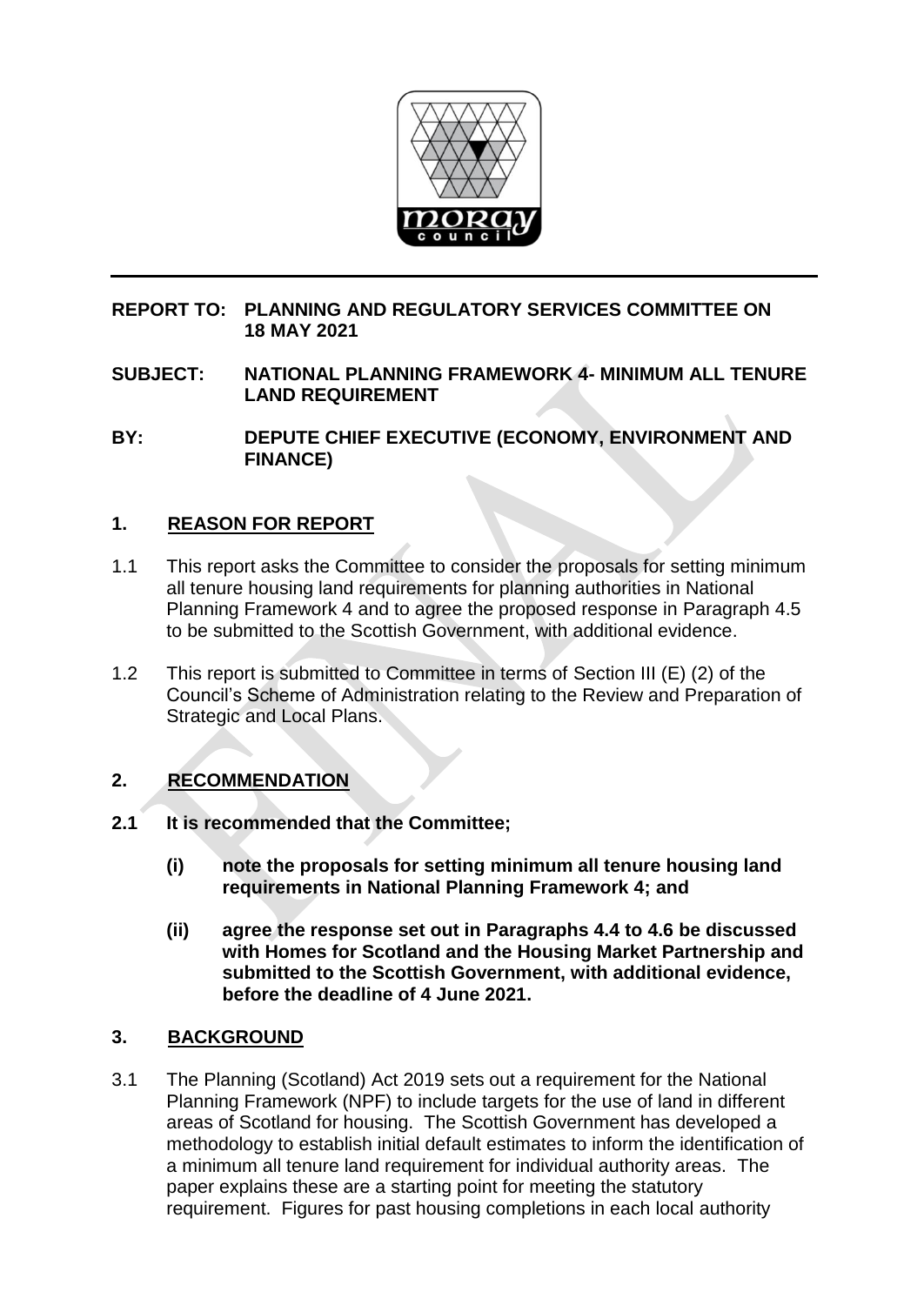have been set out alongside the initial default estimates to help inform consideration.

- 3.2 Authorities have been asked by 4 June 2021 to;
	- Consider the initial default estimates and whether alternatives to the default assumptions about household projections and existing housing need should be applied.
	- Consider whether you wish to propose a different flexibility allowance, which should generally be greater than the proposed 25% minimum for urban areas and 30% minimum for rural areas.
	- Assess the extent to which the proposed land requirement compares with past completions for the area. Where the proposed requirement is substantially lower the view is that authorities should consider whether it should be increased further.
	- Set out a locally adjusted estimate of the minimum all tenure housing land requirement for your local authority area as a result of these adjustments.

Consideration of the above should be informed by local input and evidence and reference policy ambitions regarding economic growth and other matters relevant to housing land figures. Consideration should also be given to national drivers such as rural repopulation and providing homes for older people and disabled people.

3.3 Housing Market Partnerships (HMP) should be engaged in consideration of the figures proposed by the Scottish Government with the Council's submissions to be signed off by the Head of Economic Growth and Development and the Head of Housing and Property.

# **4. PROPOSALS**

- 4.1 A Methodology Paper has been published to explain how authorities can make a case to adjust the initial default estimates before they are included in the draft NPF4 which is anticipated to be published in Autumn 2021. The important linkages between the Local Housing Strategy (LHS), the Housing Need and Demand Assessment (HNDA) and Local Development Plan (LDP) established through the current planning system will remain in place. In future there will be a requirement for LDP's to be reviewed within a ten year period while the LHS and HNDA will retain a five year review period.
- 4.2 The methodology used to produce the initial default estimate of the minimum all tenure housing land requirements has been aligned to the HNDA methodology, i.e. the number of newly forming households and existing housing need count are equivalent to steps 1 and 2 of the HNDA Tool. Where authorities propose to adjust the initial default estimates to arrive at an adjusted figure they are required to make a case for change and to submit this to the Scottish Government for assessment.
- 4.3 Methodology.
	- Part 1 Household Projections- initial default estimates use NRS 2018 based principal household projections for the period 2022 to 2037. Three additional options are available to the default, low migration household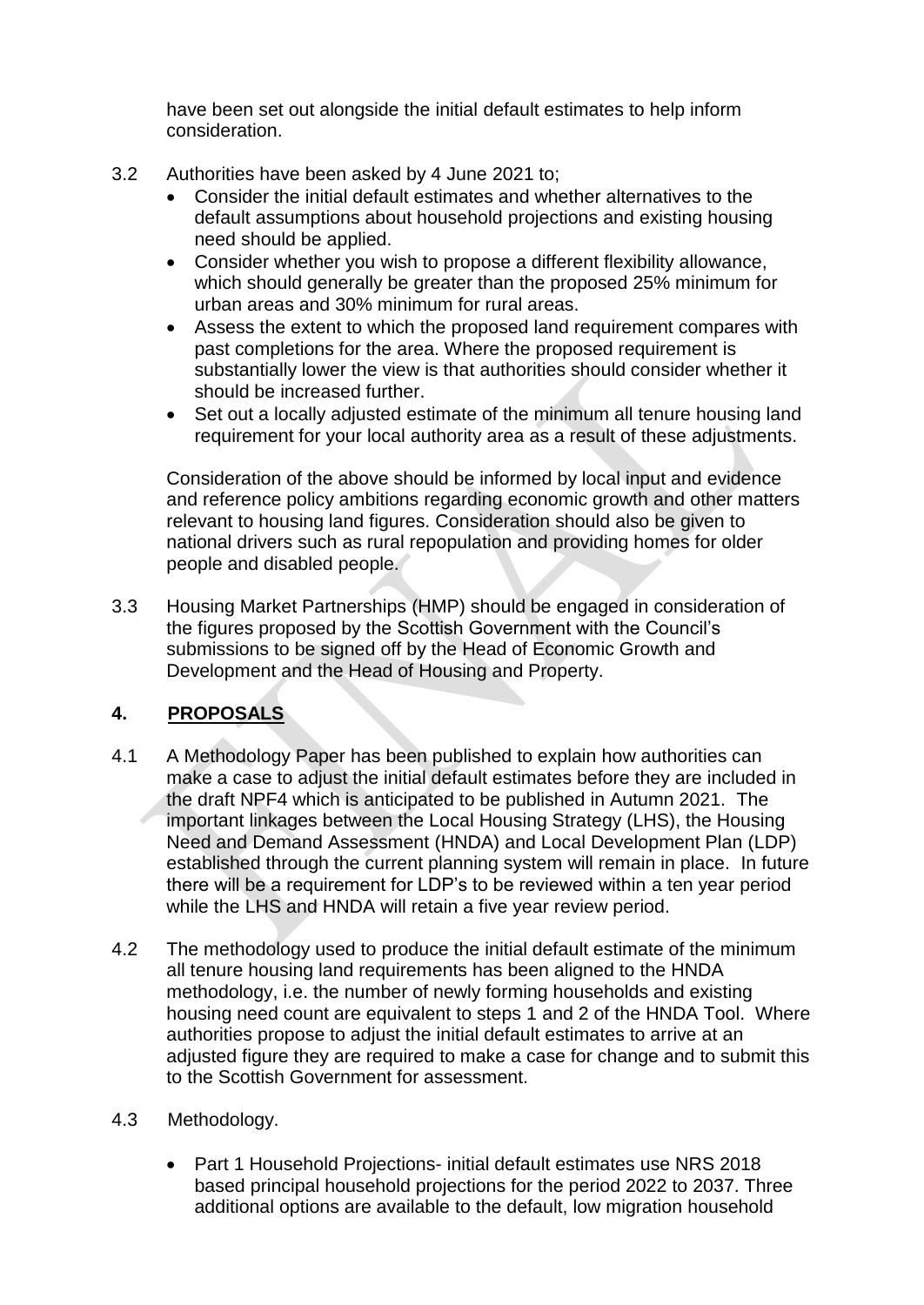projections; high migration household projections; household projections which are produced in house by an authority. Authorities are required to provide robust evidence of why they seek to use an alternative projection, which must be made on the basis of local, regional or national policy drivers and aspirations.

- Part 2- Existing Housing Need. The default existing housing need estimates include a count of homeless households in temporary accommodation. Authorities may make a case for a different existing need estimate. Existing housing need cannot be met by existing stock. Authorities must consider housing completions data presented alongside their initial default estimate.
- Part 3- Flexibility Allowance. The Scottish Government initial default estimate includes the addition of a 25% flexibility allowance for urban areas and 30% for rural authorities to allow a contingency for overprogramming of land to allow for changes in sites coming forward over the 10 year time frame of the LDP. Authorities may make a case for a different level of flexibility which should generally be higher than the default.
- Part 4- Locally Adjusted Estimate of the Minimum All Tenure Housing Land Requirement. Authorities are invited to adjust any of the preceding steps and to submit the adjusted Excel Calculator with the Response Template.
- Part 5- HMP and Stakeholder Involvement. Stakeholders are encouraged to engage positively through constructive co-operation on the minimum alltenure housing land requirement. A list of all HMP members and a summary of their views must be provided in this part of the template and an indication of whether they agree with the proposed minimum, with disputes noted. Views of others including housebuilders should also be noted.
- Part 6- Joint Housing and Planning Senior Officer Sign-Off
- 4.4 Proposed Response- the initial default estimates of the Minimum All- tenure Housing Land Requirement (HLR) is set out in the table below.

| Authority | Default estimates. 10 years                |                                              |                                             |                                           | Past<br>housing<br>completions |
|-----------|--------------------------------------------|----------------------------------------------|---------------------------------------------|-------------------------------------------|--------------------------------|
|           | Existing<br>Housing<br><b>Need</b>         | <b>Newly</b><br>Forming<br><b>Households</b> | <b>Flexibility</b><br>Allowance<br>$(30\%)$ | Minimum<br>housing<br>land<br>requirement | 2010-2019                      |
| Moray     | 200                                        | 1,250                                        | 400                                         | 1,850                                     | 4,514                          |
|           |                                            |                                              |                                             |                                           |                                |
| Authority | <b>Proposed Response- Local adjustment</b> |                                              |                                             |                                           | Past<br>Housing<br>Completions |
| Moray*    | Existing<br>Housing<br><b>Need</b>         | <b>Newly</b><br>Forming<br><b>Households</b> | <b>Flexibility</b><br>Allowance             | Minimum<br>housing<br>land<br>requirement | 2010-2019                      |
|           | 480                                        | 2180                                         | 798                                         | 3458                                      | 4514                           |

Table 1- Proposed HLR from Scottish Government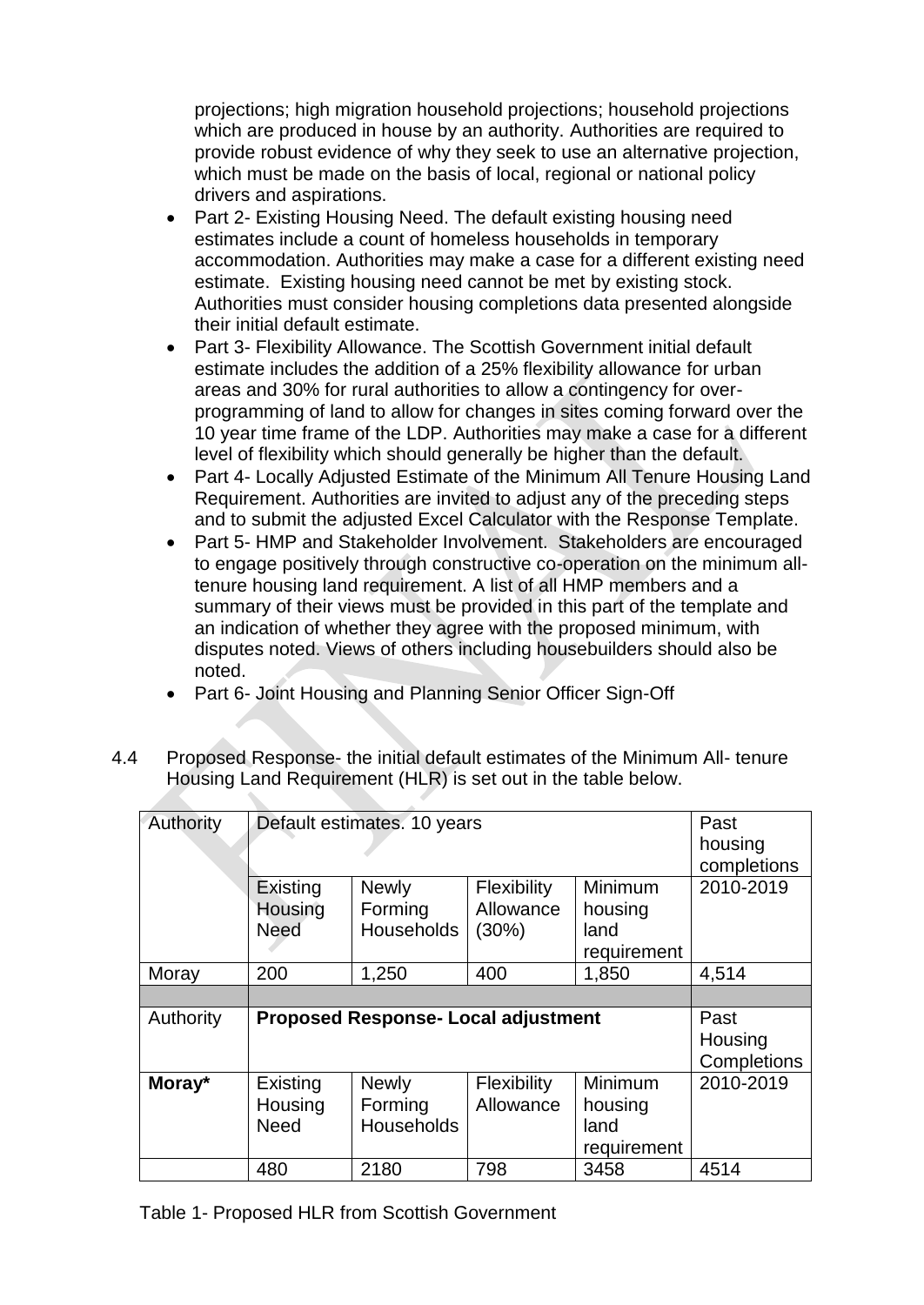- 4.5 As the first part of the table above demonstrates, the housing land requirement for the 10 year period proposed without any local adjustment would fall considerably short of previous housing completions and, although a minimum figure, could result in a shortfall of housing land over time, with resultant impacts upon economic growth and potentially homelessness and land values. Although Moray benefits from currently having a good supply of effective land for housing, supporting such an approach without local adjustment would result in shortfalls in housing land supply and would be contrary to the Council's approach to economic growth.
- 4.6 The second part of the table at "Moray\*" sets out the proposed Council response as locally adjusted minimum figures, including;
	- existing need is currently 480, significantly higher than the proposed figure of 200.
	- Using Council tax records the number of households in 2021 is estimated to be 43,600. Using a national forecast of 5% increase in the number of households in Moray over a 10 year period, this increases the newly forming households to 2180, significantly higher than the default figure and more reflective of previous completion rates. This is based upon the Council's economic growth aspirations to grow the economy, supporting a number of high profile Growth Deal projects, the increase of personnel and support roles at RAF Lossiemouth, aspirations to retain young people, attract talent and also reflecting the even stronger in-migration being experienced arising from Covid-19, reflected in much higher house sales than previously experienced.
	- Additional investment coming from Scottish Government funding to accelerate and deliver affordable housing and eradicate homelessness.
	- Adding flexibility of 30% results in a much more realistic minimum figure of 3458 **as a minimum to be achieved**.
- 4.7 It is proposed that the above figures and justification form the core of the response to the Scottish Government to meet the deadline and officers from planning and housing services provide the evidence base to support this position. As requested by the Scottish Government, Council officers will share the proposed response with the Housing Market Partnership and Homes for Scotland and note any points of disagreement.

# **5. SUMMARY OF IMPLICATIONS**

### **(a) Corporate Plan and 10 Year Plan (Local Outcomes Improvement Plan (LOIP))**

The LDP is a vital aspect of supporting and facilitating the Council's priority for economic growth. The Plan also aims to deliver other key objectives including the delivery of affordable housing.

Setting housing land requirements at the right and achievable minimum level supports the Corporate Plan and LOIP.

**(b) Policy and Legal**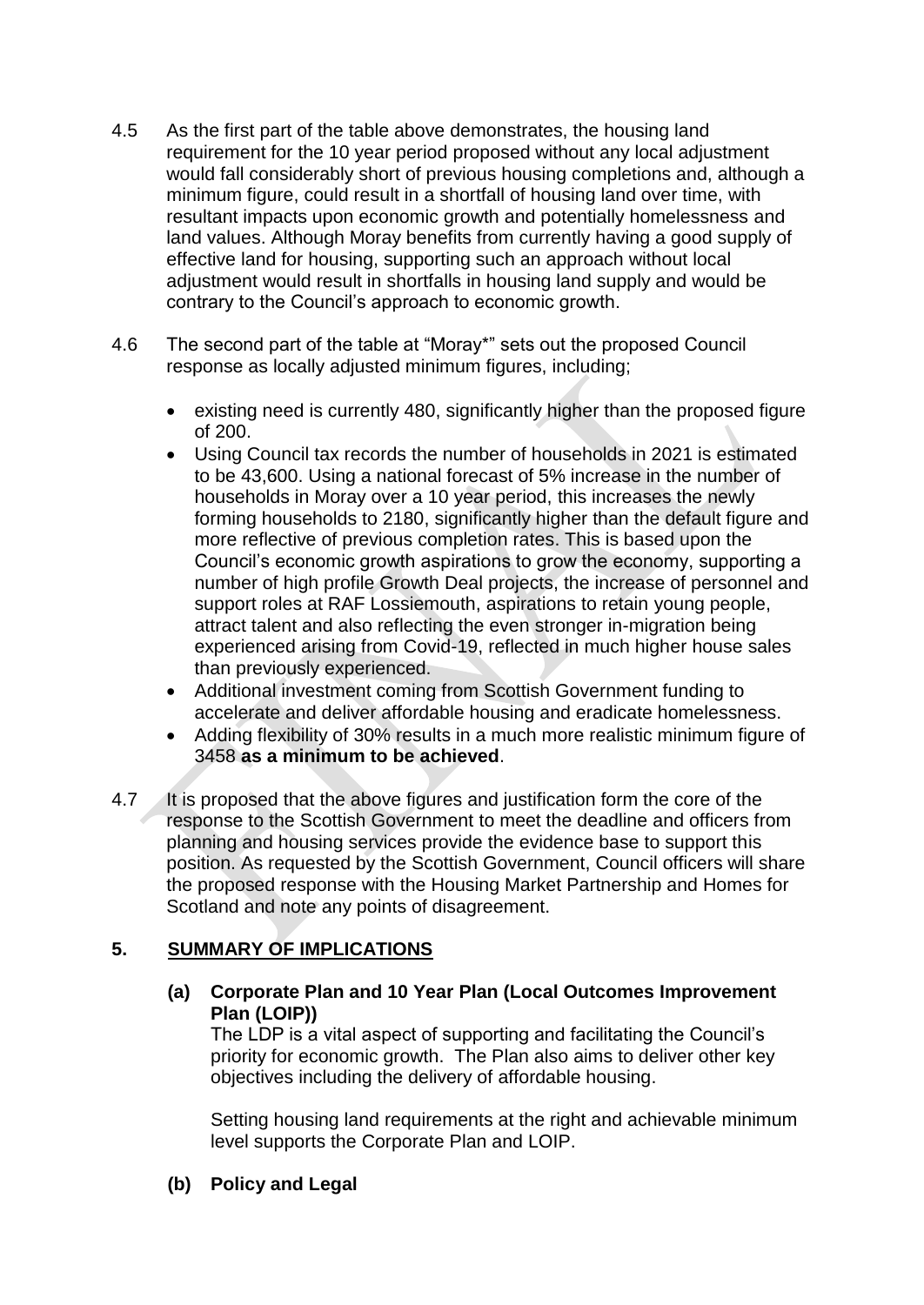Regional housing land targets are a new requirement set out in the Planning (Scotland) Act 2019.

#### **(c) Financial implications**

None at this stage.

#### **(d) Risk Implications**

There is a risk that if the minimum housing land requirements are set too high then they will be difficult to achieve and if it is set too low then it could fail to provide enough land for housing to meet need and demand.

#### **(e) Staffing Implications**

The full staffing implications of the new Planning (Scotland) Act 2019 will not be known until all regulations and guidance has been published and when these are reported to this Committee the staffing implications for services will be fully assessed.

#### **(f) Property**

None at this stage.

# **(g) Equalities/Socio Economic Impact**

None at this stage.

#### **(h) Consultations**

Consultation has taken place with the Depute Chief Executive Economy, Environment and Finance, the Head of Economic Growth and Development, the acting Housing Strategy and Development Manager, the Legal Services Manager, the Equal Opportunities Officer and Paul Connor (Principal Accountant) and their comments incorporated into the report.

As requested by the Scottish Government, Homes for Scotland has been consulted through their Regional North Board chairperson and will be copied into the council's agreed response prior to submission to the Scottish Government. The Housing Market Partnership will also be consulted and any points of disagreement reported to the Scottish Government.

#### **6. CONCLUSION**

- **6.1 NPF4 will set out draft regional housing land targets, which will be a minimum which LDP's will be required to meet through land designations for residential use.**
- **6.2 The Scottish Government is consulting planning authorities on draft figures which allow for consideration of local adjustments to take account of local circumstances. This report sets out the draft figures and proposes a higher minimum figure is set to support the Council's existing backlog need, forecast newly forming households and to reflect**